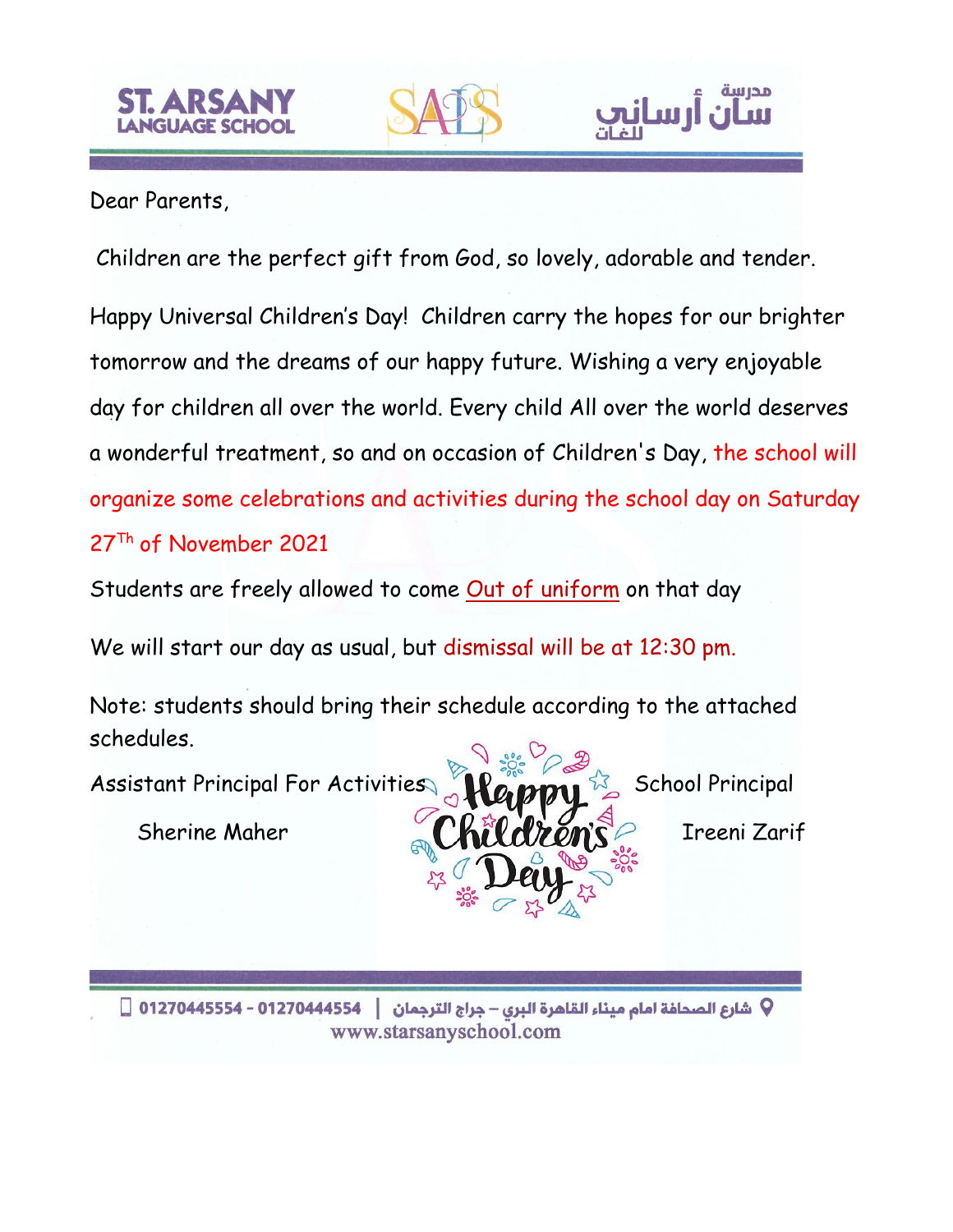





*Timetable Saturday 27/11/ 2021*

# *Class: Primary 1, 2, 3*

| Time<br><b>Class</b> | $\mathbf{1}$<br>8:00-9:30 | B<br>$9:20 -$<br>9:30 | 9:30-11:00         | $\overline{2}$<br>11:00-12:30 |
|----------------------|---------------------------|-----------------------|--------------------|-------------------------------|
| 1A                   | <b>English</b>            | <b>Breakfast</b>      | <b>Celebration</b> | <b>Arabic</b>                 |
| 1B                   | <b>Arabic</b>             |                       |                    | <b>English</b>                |
| 1 <sub>C</sub>       | <b>English</b>            |                       |                    | <b>Arabic</b>                 |
| 2A                   | <b>Arabic</b>             |                       |                    | <b>English</b>                |
| 2B                   | <b>English</b>            |                       |                    | <b>Arabic</b>                 |
| 2C                   | <b>Arabic</b>             |                       |                    | <b>English</b>                |
| 3A                   | <b>English</b>            |                       |                    | <b>Math</b>                   |
| 3B                   | <b>Arabic</b>             |                       |                    | <b>English</b>                |
| 3C                   | <b>English</b>            |                       |                    | <b>Arabic</b>                 |
| 3D                   | <b>French</b>             |                       |                    | <b>English</b>                |

Q شارع الصحافة امام ميناء القاهرة البري – جراج الترجمان | 012704445554 - 01270445554 ∏<br>www.starsanyschool.com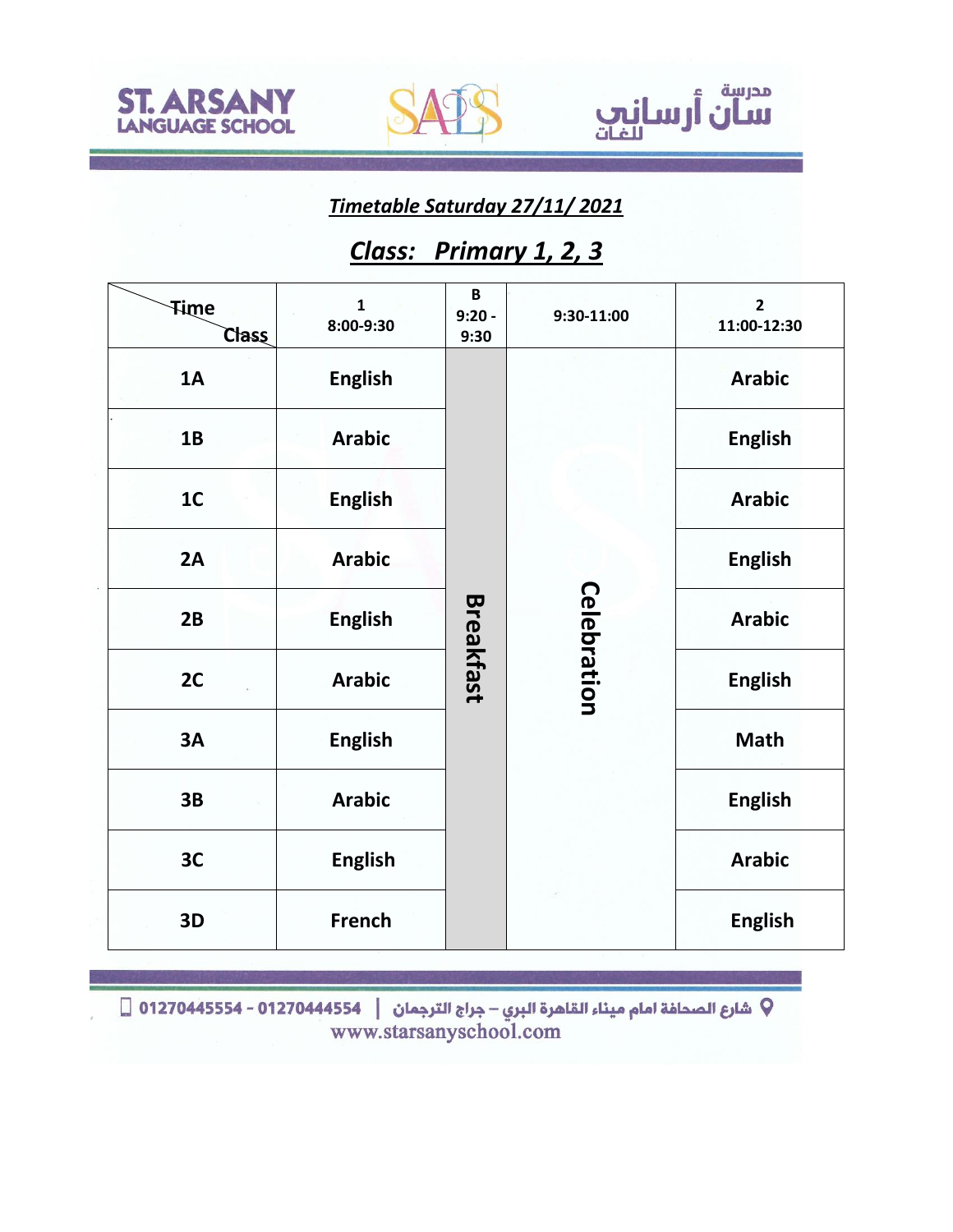



مدرسة

سان أرسانيي

## *Class: Primary 4, 5, 6 & Prep1*

| Time<br><b>Class</b> | $\mathbf{1}$<br>8:00-9:20 | B<br>$9:20 -$<br>9:30 | $\overline{2}$<br>9:30-11:00 | 11:00-12:30        |
|----------------------|---------------------------|-----------------------|------------------------------|--------------------|
| 4A                   | <b>Arabic</b>             |                       | <b>Social studies</b>        |                    |
| 4B                   | <b>English</b>            |                       | <b>Arabic</b>                |                    |
| 4C                   | <b>Math</b>               |                       | <b>Science</b>               | <b>Celebration</b> |
| 4D                   | <b>English</b>            |                       | <b>Math</b>                  |                    |
| <b>5A</b>            | <b>Math</b>               |                       | <b>English</b>               |                    |
| <b>5B</b>            | <b>Social Studies</b>     | <b>Breakfast</b>      | <b>English</b>               |                    |
| 5C                   | <b>English</b>            |                       | <b>Arabic</b>                |                    |
| 6A                   | <b>English</b>            |                       | <b>Arabic</b>                |                    |
| 6B                   | <b>Arabic</b>             |                       | <b>Science</b>               |                    |
| Prep1                | <b>Science</b>            |                       | <b>Social studies</b>        |                    |

 $\Box$  1270445554 - 01270444554 | الترجمان  $\Box$  01270445554 - 01270444554  $\Box$  www.starsanyschool.com